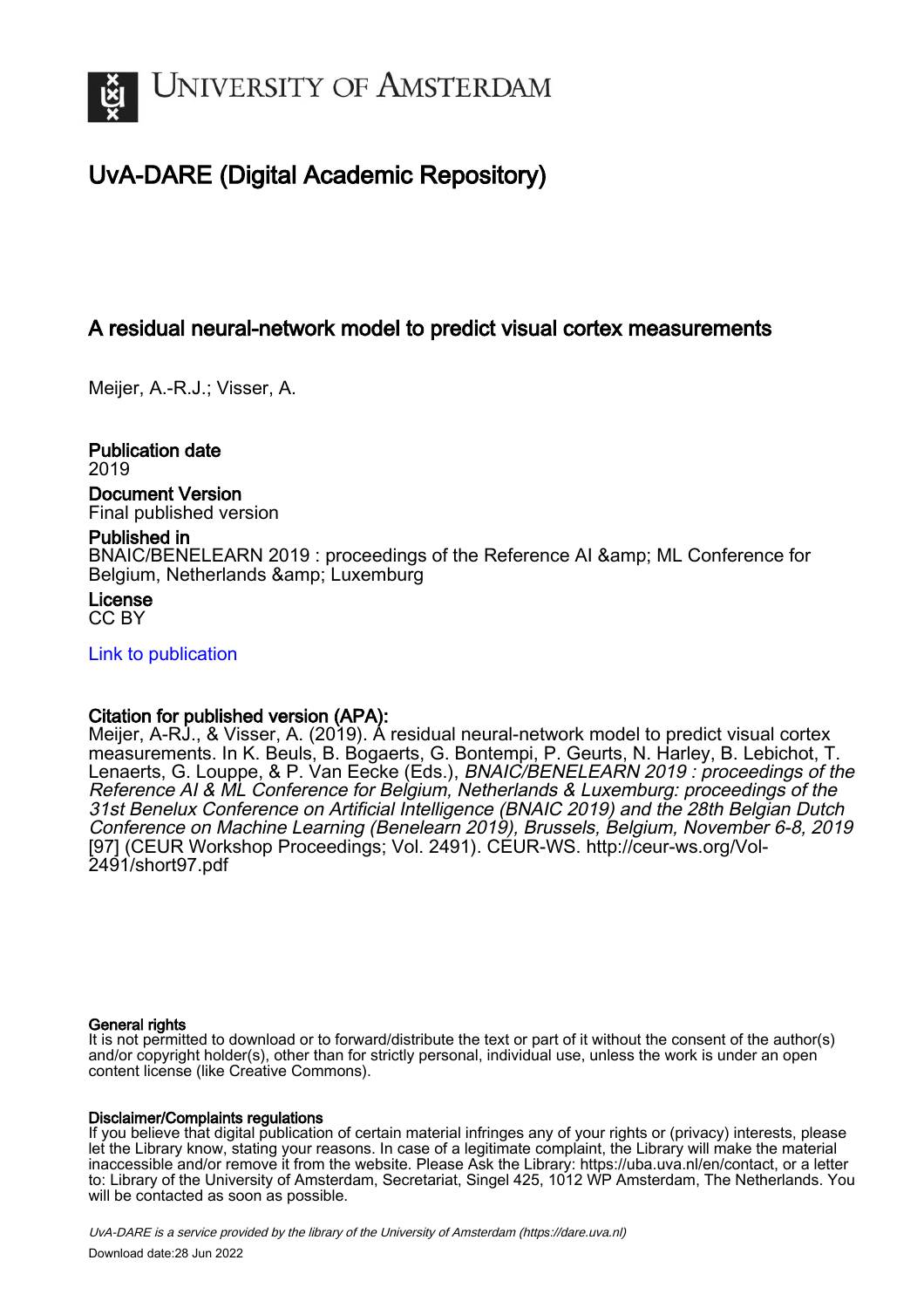# A residual neural-network model to predict visual cortex measurements

Anne-Ruth José Meijer and Arnoud Visser<sup>[0[\]](https://orcid.org/0000-0002-7525-7017)</sup>

Universiteit van Amsterdam, The Netherlands<sup>\*\*</sup>

Abstract. Understanding how the visual cortex of the human brain really works is still an open problem for science today. A better understanding of natural intelligence could also benefit object-recognition algorithms based on convolutional neural networks. In this paper we demonstrate the asset of using a residual neural network of only 20 layers for this task. The advantage of this limited number is that earlier stages of the network can be more easily trained, which allows us to add more layers at the earlier stage. With this additional layer the prediction of the visual brain activity improves from 10.4% to 15.53%.

### 1 Introduction

Current state-of-the-art convolutional neural networks (CNNs) incorporate operations like maximum-based pooling of inputs [\[18\]](#page-9-0), which were directly inspired by single-cell recordings from the V1 region of the mammalian visual cortex [\[8\]](#page-9-1). This inspiration is also beneficial for object recognition, because there is a correlation [\[19\]](#page-9-2) observed between a CNNs ImageNet's performance [\[15\]](#page-9-3) and its Brain-Score [\[16\]](#page-9-4). However, this correlation can no longer be found for the most advanced CNNs [\[19\]](#page-9-2). Based on the hypothesis that by simplifying CNNs one could improve the understanding of ventral stream in the visual cortex, this year's challenge of the Algonauts project is introduced [\[3\]](#page-9-5).



Fig. 1. A visualization of the prediction of the UvABrain team on the activity of the human brain for the Algonauts project: Explaining the Human Visual Brain challenge.

<sup>\*\*</sup> Copyright  $\circled{c}$  2019 for this paper by its authors. Use permitted under Creative Commons License Attribution 4.0 International (CC BY 4.0).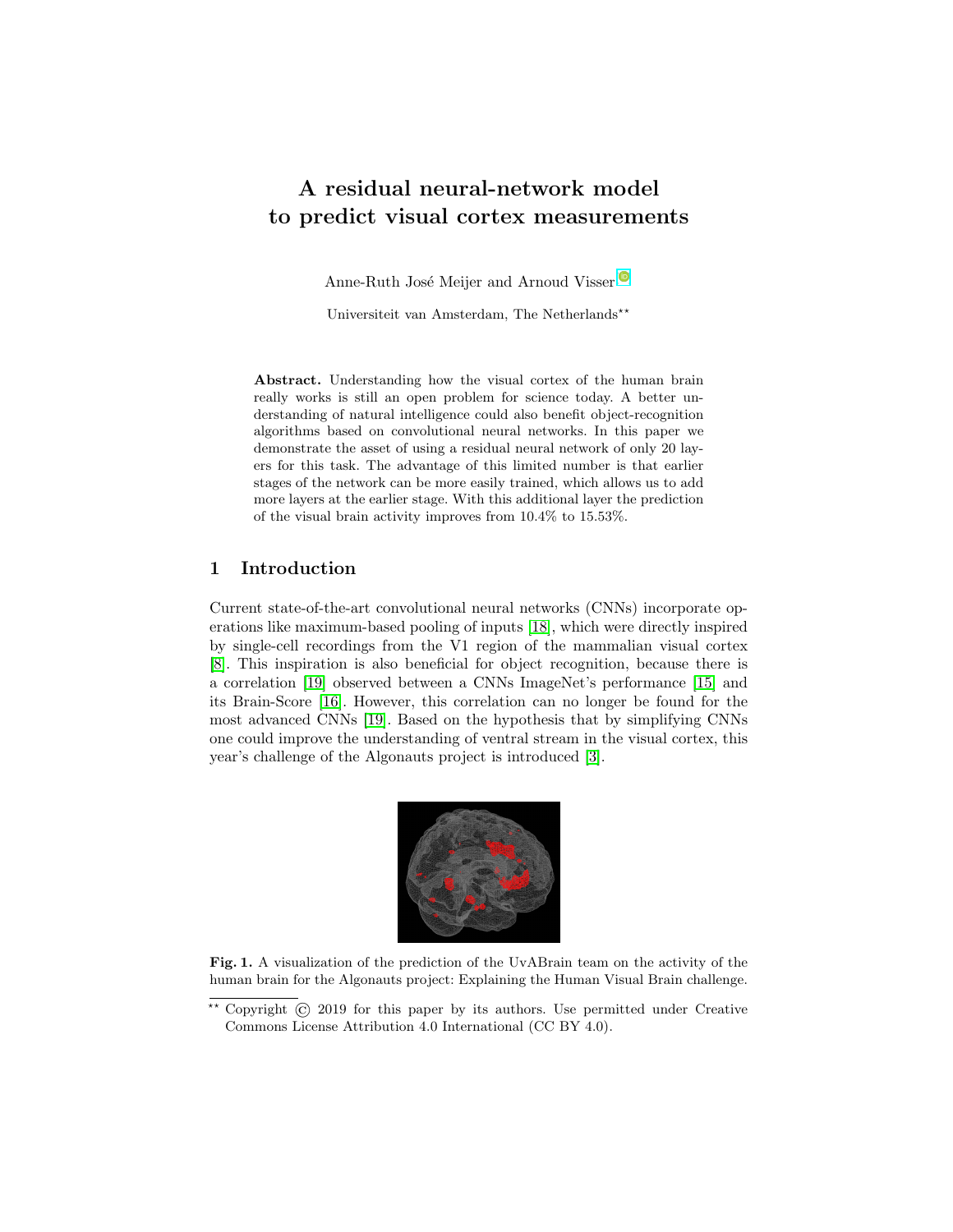The target of the 2019 challenge is to predict the activity in the human visual brain responsible for object recognition in two regions; the early visual cortex (EVC) and the inferior temporal (IT) cortex. Earlier studies [\[16\]](#page-9-4) showed that CNNs with up to 169 layers (i.e. DenseNet169) showed the best performance in predicting the activity in the brain. Yet, a number of smaller CNNs performed quite competitive, which is the rational for the UvABrain team to design a network with 20 layers. Our study seems to confirm the observation that simpler CNNs (more shallow) can have competitive prediction power when compared to "deeper" CNNs, because the earlier layers can be trained faster and more accurately.

The novelty of this modification (a "shallow" residual neural-network with one additional earlier layer) is modest, but for the 2019 challenge this is best way forward. It should be clear from our replication study (Section 4), related work (Section 3) and the work of Yamin *et al* [\[19\]](#page-9-2) that it is hard to see in advance which designs could lead to further advances on the Brain-Score. Advances on this Algonauts project should be made in modest steps with conscientious experimental work.

## 2 Explaining the Human Visual Brain Challenge

The goal of the 2019 challenge is to predict the response of two parts of the human brain responsible for object recognition. Two datasets are provided of brain recordings of 15 human subjects looking at pictures with objects from the ImageNet dataset [\[5\]](#page-9-6). The brain recordings are respectively functional Magnetic Resonance Imaging (fMRI) for Track 1 and Magnetoencephalography (MEG) for Track 2 (see Fig. [2](#page-2-0) and Cichy et al [\[2\]](#page-9-7)). fMRI is a technique which detect changes in blood flow with spatial resolution of millimeters; MEG is a technique that changes in magnetic fields with a temporal resolution of milliseconds.



<span id="page-2-0"></span>Fig. 2. Brain activity recorded with respectively the fMRI and MEG technique (Courtesy Algonauts  $project<sup>2</sup>)$  $project<sup>2</sup>)$  $project<sup>2</sup>)$ .

<span id="page-2-1"></span> $^{2}$  [http://algonauts.csail.mit.edu/fmri](http://algonauts.csail.mit.edu/fmri_and_meg.html)\_and\_meg.html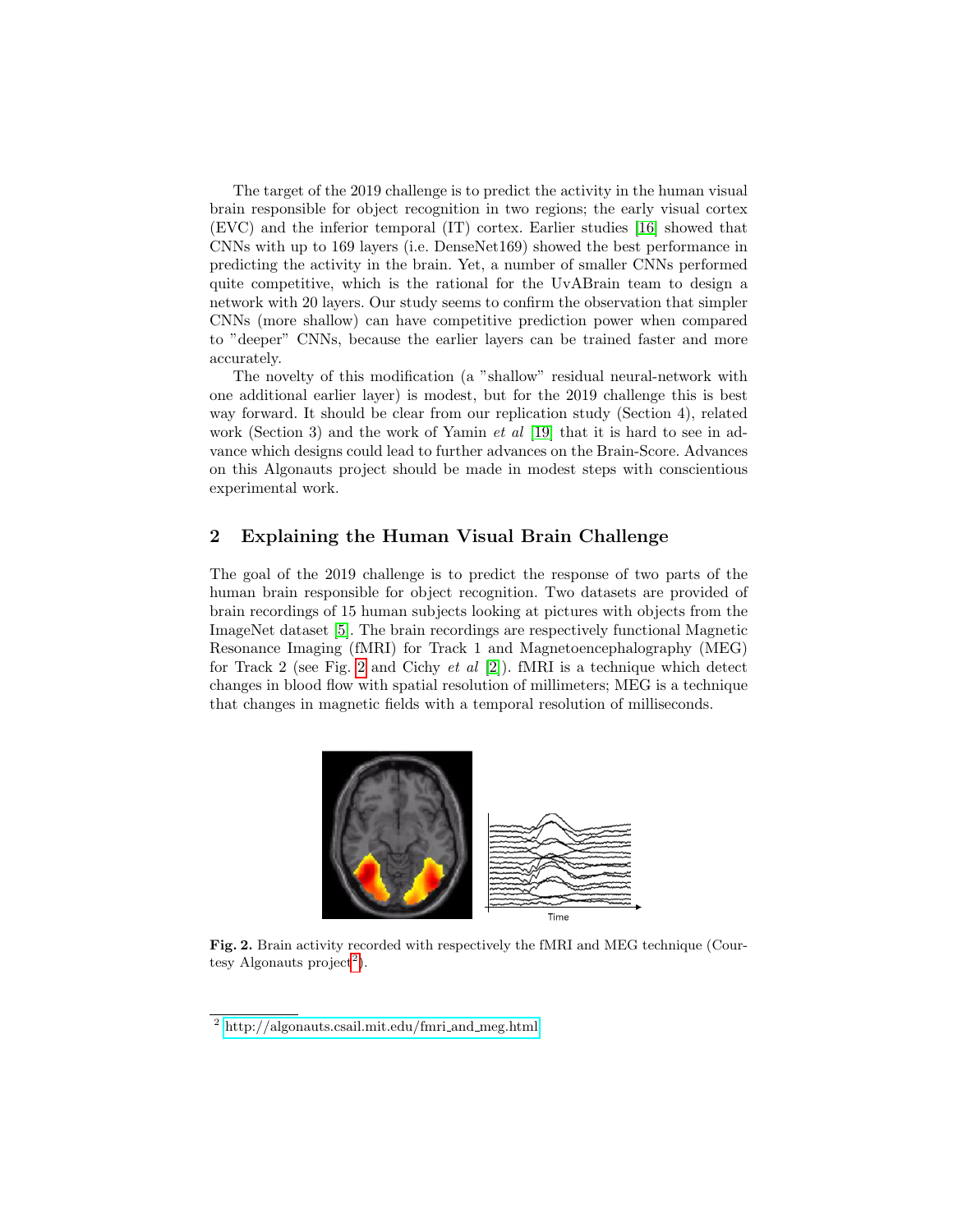The datasets are recorded in such a way that the observations correspond with activity in the early visual cortex (EVC) and the inferior temporal (IT) cortex, with respect to space (fMRI-data of Track 1) and time (MEG-data of Track 2). This challenge is unique in the sense that not the final output of the CNNs (the classification of the image) of importance, but that the weights of the intermediate layers are interpreted as activation signals. The response of the human brain and the CNN models is made possible by converting the incommensurate signals into the same similarity space, which are defined by representational dissimilarity matrices (RDMs) [\[10\]](#page-9-8). The recorded and predicted RDM are than compared based on the Spearman correlation, which is defined as the Pearson correlation between rank variables [\[6\]](#page-9-9). The result is normalized against the correlation an ideal model could give, taking into account the variation and noise in the dataset. As baseline, the prediction of the classic CNN AlexNet is given [\[11\]](#page-9-10). The overall evaluation procedure is illustrated in Fig. [3.](#page-3-0)



<span id="page-3-0"></span>Fig. 3. The evaluation procedure of the 2019 Challenge (Courtesy [\[3\]](#page-9-5)).

### 3 Related Work

The challenge was inspired by the initiative to find a Brain-Score [\[16\]](#page-9-4), which found a correlation between the ImageNet performance and the Brain-Score. Yet, for the CNNs with the highest performance this correlation becomes less strong.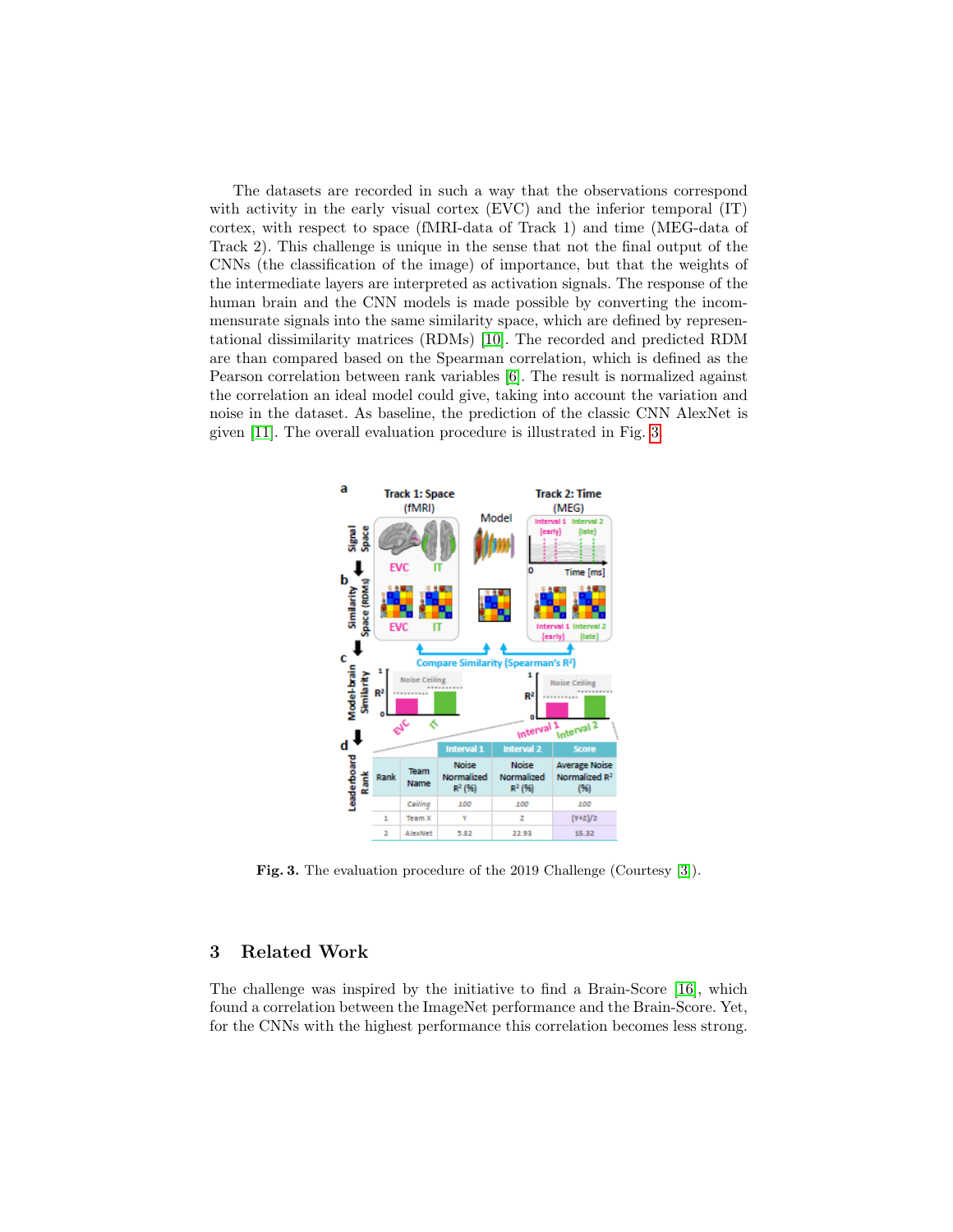The conclusion of the study was that DenseNet169, CORnet-S and ResNet-101 were the most brain-liked CNNs. Yet, a number of smaller (i.e. more shallow) networks performed quite competitive, leaving the road open to better understand the ventral stream with simpler CNNs.

Interesting here is the good performance of CORnet-S [\[12\]](#page-9-11), which is inspired by the relatively shallow cortical hierarchy (4-8 levels) which is observed in human brains. CORnet-S contains elements of ResNet and DenseNet, in the sense that it allows the backpropagation to reach the earlier layers by skipping layers, yet it does this with a biological type of unrolling. Unfortunately we could not reproduce the good performance of CORnet-S for this challenge (see for more details [\[14\]](#page-9-12)), nor any other of the competitors.

Winners of the competition were Janik [\[9\]](#page-9-13), Agrawal [\[1\]](#page-9-14), and Lage-Castellanos and De Martino [\[13\]](#page-9-15). Although not the final winner, Romuald Janik very extensively studied the effects of different feature selection approaches on the performance boost on both the fMRI-data and the MEG-data [\[9\]](#page-9-13). According to Janik, the key difficulty of this challenge is the relative small number of training images in comparison with the enormous number of parameters of advanced CNNs, which the risk of overfitting. So, Janik concentrated on a number of relatively simple modifications on well-known CNNs, instead of more advanced approaches like a Siamese network.

The use of a Siamese network was precisely the key to success for Aakash Agrawal on the MEG-data [\[1\]](#page-9-14). Agrawal used the baseline AlexNet [\[11\]](#page-9-10) for the early RDMs and a pretrained VGG-16 [\[17\]](#page-9-16) for the late RDMs, where both networks were fine-tuned by minimizing the Pearson correlation distance between the predicted and observed RDMs. Because it is known that the early stage is sensitive to small features like texture and orientation [\[4\]](#page-9-17), AlexNet was parameterized to use the largest filter size in the first layer. AlexNet was less successful for the later RDMs, where the representations of the IT areas of the cortex are known to be more categorical, and VGG-16 was able to predict the late RDMs of MEG-data well (when trained for at least 13 epochs).

Augustin Lage-Castellanos et al. used the small and the categorical aspect by extending the training sets. To perform well in the early stage, they extracted edges and applied Gaussian smoothing to create perceptual RDMs. To perform well in the second stage, they manually labelled the training dataset and learn to distinguish eight categories (e.g. human-faces, monkey-faces and animal-faces) [\[13\]](#page-9-15). They achieved 90.22% prediction accuracy by training a Gaussian Na¨ıve Bayes classifier after the fully connected layer (1000 features) of a pretrained VGG network. They created a "categorical" 8x8 RDM by averaging the RDM values belonging to images of the same category, as illustrated in Fig. [4.](#page-5-0) At the left side of Fig. [4](#page-5-0) you see a typical RDM, with on each column / row the activation of one of the 92 images. The images are already sorted by category, which is visible in the vague checkerboard pattern. The activation of the  $\pm 10$ images belonging to the same categories are then averaged by a mean operation. The result is displayed at the right side of Fig. [4.](#page-5-0) Note that the inferior temporal cortex is by the authors Lage-Castellanos  $et al[13]$  $et al[13]$  abbreviated to ITC.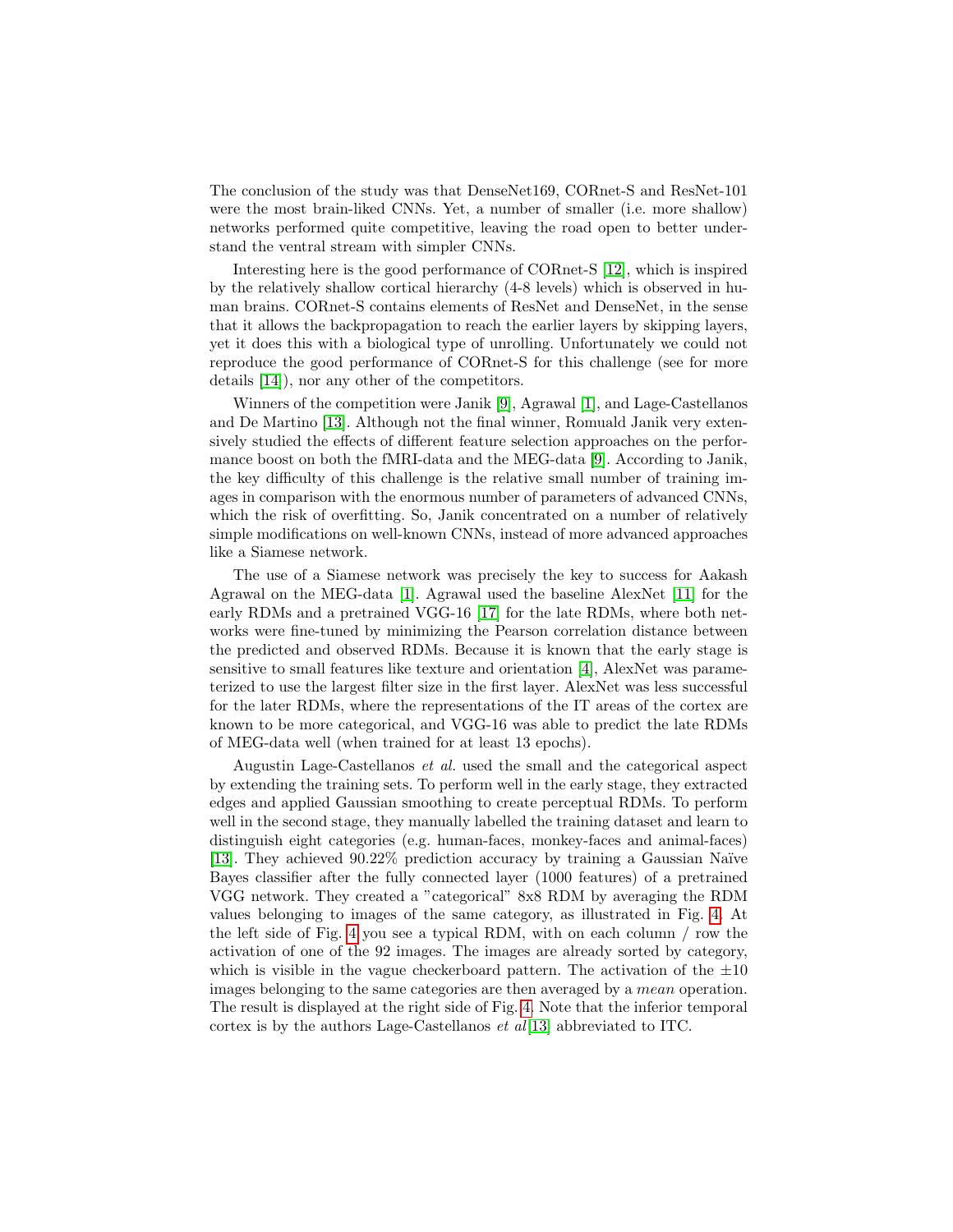

<span id="page-5-0"></span>Fig. 4. Creating a categorical RDM from the training data (Courtesy Agustin Lage-Castellanos and Federico De Martino<sup>[4](#page-5-1)</sup>).

Both the perceptual RDM and categorical RDM were mixed with predictions of AlexNet, VGG and ResNet [\[7\]](#page-9-18). Of those CNNs ResNet showed the best performance (mixed with a 60% contribution of the combined perceptual and categorical RDM prediction). With this method Augustin Lage-Castellanos et al. was able to predict the fMRI-data the best of all competitors.

#### 4 Replication study

To get a feeling on the challenge, a number of networks which scored well at the Brain-Score leaderboard<sup>[5](#page-5-2)</sup> were tested on the challenge dataset. This data and metrics are not completely the same, so the results can not 1-to-1 be translated. The tested convolutional neural networks are AlexNet, VGG, ResNet18, ResNet-34, ResNet-50, ResNet-101, ResNet-152, DenseNet121, DenseNet161, DenseNet169, DenseNet201, CorNet-S, and CorNet-Z. AlexNet is used as baseline. All networks were already pre-trained on the ImageNet dataset.

Each network was tested on the provided 92 and 118 datasets. The best layer of a network is the layer that scored average the best on both training datasets. The best layers of the pre-trained networks were submitted to the Algonauts challenge. In Fig. [5](#page-6-0) the score of the submitted models at the Algonauts challenge is visualized, more details can be found in [\[14\]](#page-9-12). The score is the average noise normalized squared correlation score of the EVC and IT region for each network. The average highest scoring network is the DenseNet201, with second place ResNet-18 and third ResNet-34. After this top 3, only ResNet-101, DenseNet121 and DenseNet161 score higher than the challenge baseline.

<span id="page-5-1"></span><sup>4</sup> 'RDM mixtures for predicting visual cortices responses', presentation at Explaining the Human Visual Brain Workshop, MIT, Cambridge MA, July 20, 2019

<span id="page-5-2"></span><sup>5</sup> <http://www.brain-score.org/>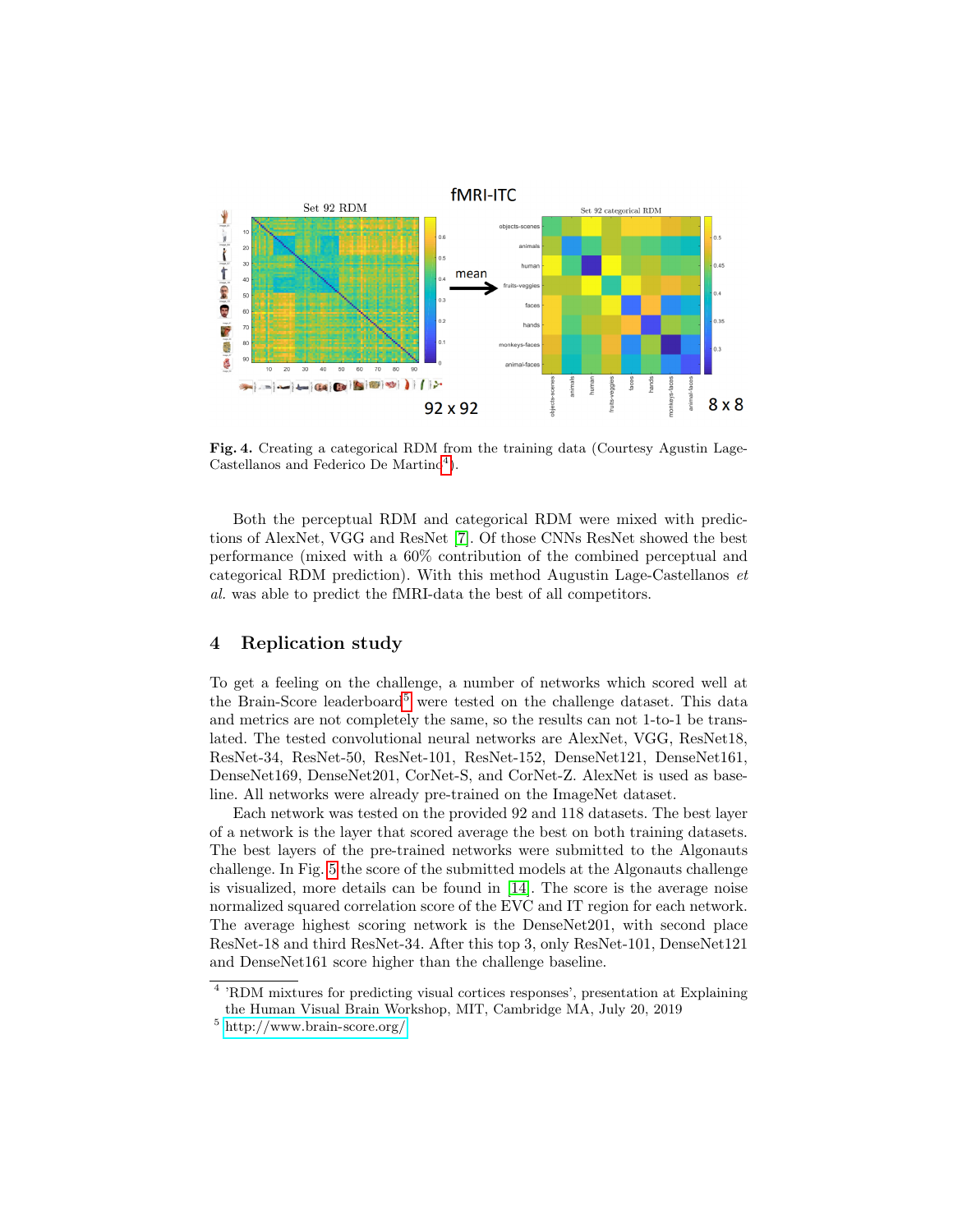

<span id="page-6-0"></span>Fig. 5. The noise normalized squared Spearman correlation percentage of the Algonauts test set for different CNN's, along with the standard deviation.

Based on the good performance of the 'shallow' ResNet-18 and ResNet-34, we decided to design an own 'shallow' network (ResNet-20) and train this for the competition.

### 5 Our method

For this study a variation of a ResNet with 20 layers is designed. Because our hypothesis is that the earliest layers are important, this is in principle the same architecture as ResNet-18, but the first ResNet block occurring 3 times (instead of 2). This block has the same number of layers as the ResNet blocks in the design of ResNet-18 and ResNet-34. The architecture of the ResNet-20 is visualized in Fig. [6.](#page-6-1) As can be seen, the main building blocks are so-called ResBlocks. These ResBlocks contain two convolution layers, each with a kernel of 3x3. Each of these ResBlocks can be skipped to bring the feedback signal fast back to the earlier layers. This is only possible because the spatial size of the input of every ResBlock does not differ from the output of the block. The ResNets includes a max pooling, an average pooling, a fully connected, and a softmax layer.



<span id="page-6-1"></span>Fig. 6. ResNet20 architecture of the UvABrain team.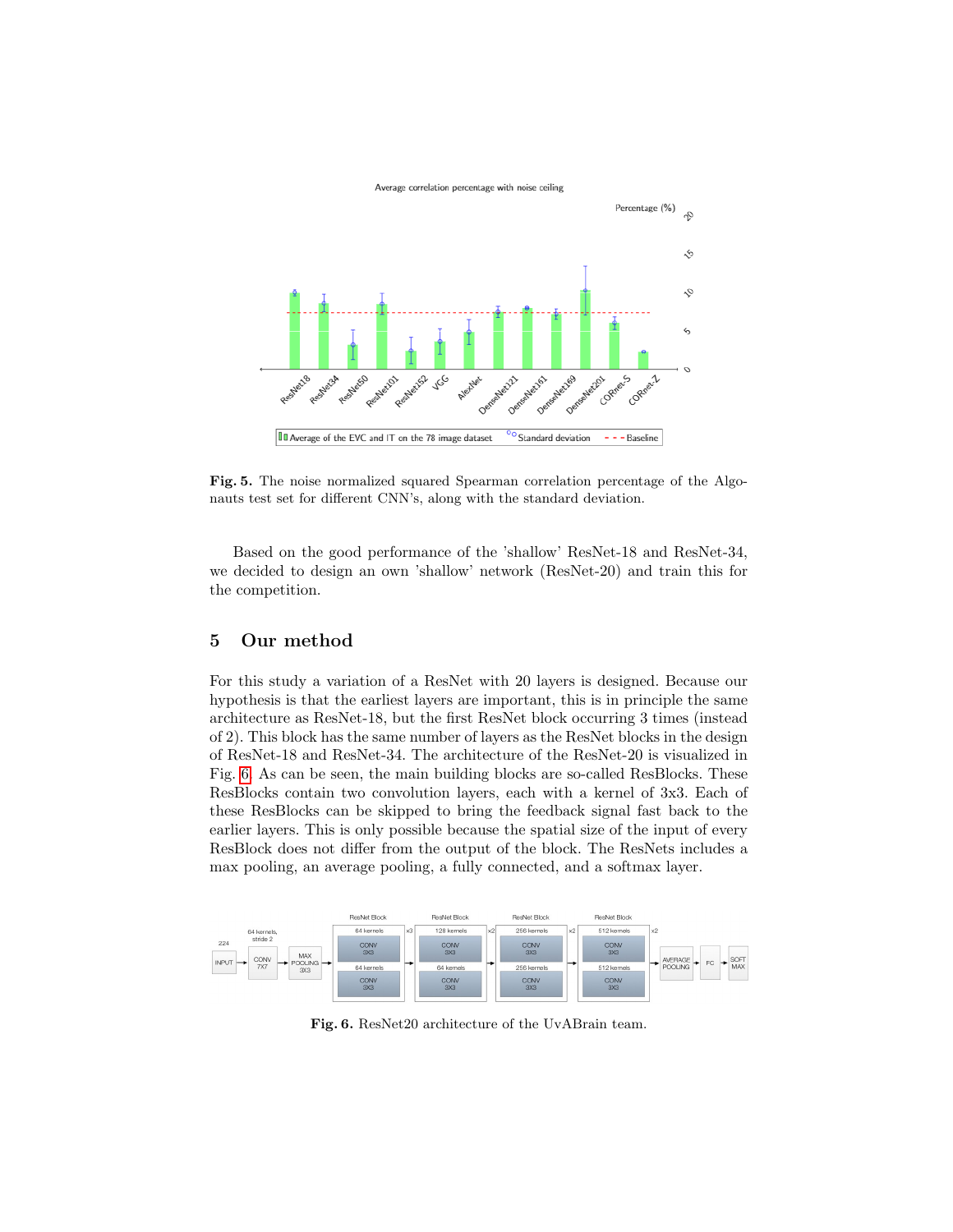This ResNet-20 is trained on a GPU containing the AMD Radeon RX VEGA 64 Chip. The network is trained for 10 epochs, with a model saved the first and every 5 epochs. This ensures that interim models can be tested. Similar to the testing phase, the images used while training are normalized and resized. The optimizer starts with a learning rate of 0.1, a momentum of 0.9, and a weight decay of 0.0001. This values are textbook suggestions<sup>[6](#page-7-0)</sup> and not extensively validated in a systematic parameter search. For a nice example of such a systematic search for this challenge, check the work of Janik [\[9\]](#page-9-13).

#### 6 Results

The model was trained, with intermediate models saved at 1 epoch, 5 epochs and 10 epochs. Training was considered, when more resources would have been available. Yet, the result is already promising. All the models produce results above the baseline. In all cases the fully connected layer (FC), the last layer before the SOFTMAX, gave the best prediction.



<span id="page-7-2"></span>Fig. 7. The average noise normalized squared Spearman correlation percentage of the EVC and IT of the test set for different trained ResNet-20 models.

The responses of the FC layers were all submitted to the Algonauts chal-lenge<sup>[7](#page-7-1)</sup>. Fig. [7](#page-7-2) shows these results, along with the standard deviation. The model trained with 10 epochs performs the best, which looks promising for further training.

The Algonaut score of our ResNet-20 model is 15.53%, which is not (yet) good enough to outperform other participants, but it is a clear improvement from the baseline and an improvement to Algonaut score of ResNet-18 of 10.04% (the architecture where our model is a modification from). The result of the UvABrain team was also good enough for a top-10 ranking at the Algonauts leaderboard.

<span id="page-7-0"></span> $6$  <http://cs231n.github.io>

<span id="page-7-1"></span><sup>7</sup> <http://algonauts.csail.mit.edu/challenge.html>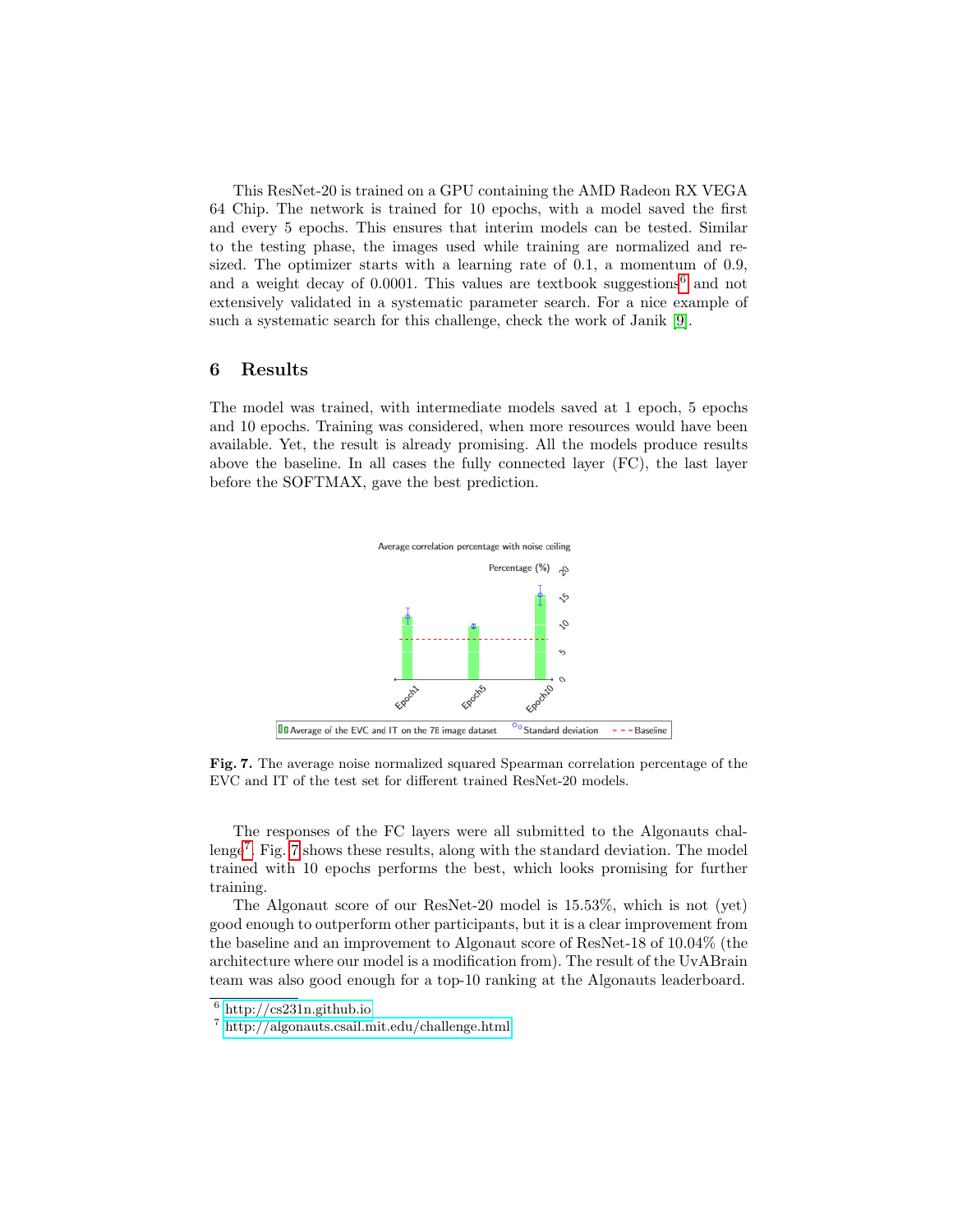## 7 Discussion & Future Work

This is a promising result, with a 'shallow' network as ResNet-20 outperforming deeper, more complex networks as DenseNet201 and ResNet-101. The Algonaut score of ResNet-20 is 15.53%, which should be compared with 10.31% of the best performing architecture (DenseNet201) in the replication scenario. Without further experiments it is difficult to conclude if this should be contributed to the 'shallow' design with extra convolutional layer in the earliest ResBlock, or to the training. Yet, DenseNet201 is already outperformed after the first epoch of training, so we should not overestimate the training contribution.

Our choice for ResNet for the fMRI dataset is confirmed by Augustin Lage-Castellanos et al., although they received a boost of at least 20.99 percentage point from their perceptual and categorical method. Aakash Agrawal selected as model VGG-16, which was trained for 160 epochs<sup>[8](#page-8-0)</sup>. Training over 160 epochs improved the performance with a factor two from  $\sim 14\%$  to  $\sim 26\%$ , which gives an indication of the performance gain which could be made with our ResNet-20 which was trained for more than 10 epochs. Also Janik experimented had good initial results with ResNet-18 for the fMRI EVC-dataset, but got a final boost by combining those features with the best features from maxpool2 of VGG-19. Yet, the biggest performance boost (18 percentage point) was made by simply dropping the corners<sup>[9](#page-8-1)</sup>. For the fMRI IT-dataset a ResNet-50 was used, which was combined with a Multidimensional Scaling to create an embedding of 300 features. The success of this approach that on this level structure can be found, as also demonstrated by the combined perceptual/categorical approach of Augustin Lage-Castellanos et al.

The value of this ResNet-20 can be demonstrated in future work, when in a replication study the simple modifications which gave large performance boosts found by the other competitors [\[9,](#page-9-13)[1,](#page-9-14)[13\]](#page-9-15) will be applied to our architecture. This will also give us time to see the effect of training our network for more than 160 epochs.

### 8 Conclusion

In this paper we demonstrate the asset of using a shallow residual neural network with 20 layers. The benefit of this approach is that earlier stages of the network can be accurately trained, which allows us to add more layers at the earlier stage. With this additional layer the prediction of the visual brain activity improves to 15.53% (last fully connected layer) outperforming the baseline and several other neural networks designs with more complexity and layers.

<span id="page-8-0"></span><sup>&</sup>lt;sup>8</sup> 'Dissimilarity learning via Siamese network predicts brain imaging data', presentation at Explaining the Human Visual Brain Workshop, MIT, Cambridge MA, July 20, 2019

<span id="page-8-1"></span><sup>&</sup>lt;sup>9</sup> 'RDM peculiarities, effective receptive fields and surrogate features', presentation at Explaining the Human Visual Brain Workshop, MIT, Cambridge MA, July 20, 2019